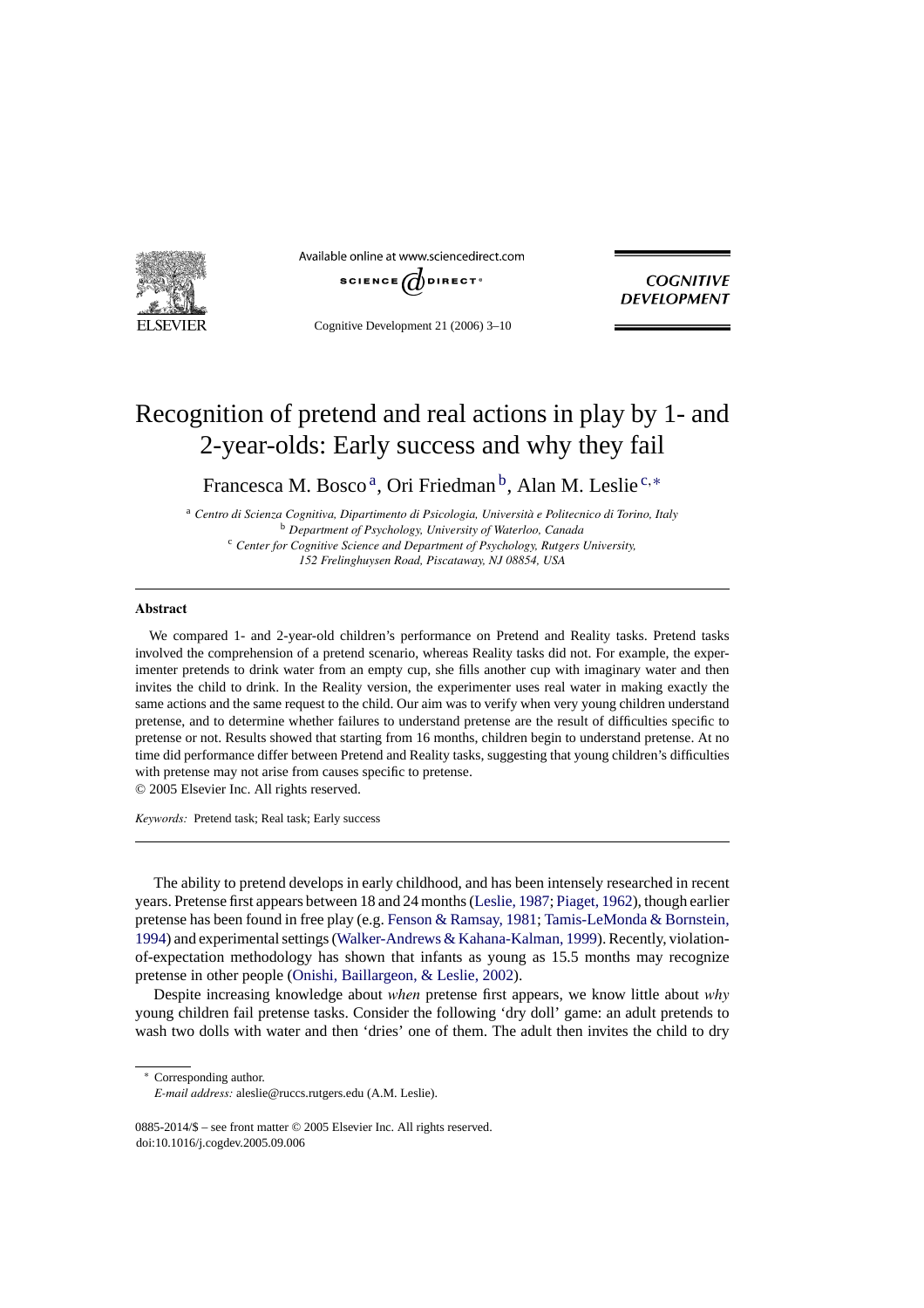the wet doll. To succeed in this game, children must share the pretense that only the second doll now is wet. Children younger than two rarely succeed in such games, often selecting the wrong doll or not responding. What causes their failure?

One possibility is that these children cannot yet recognize pretense, leaving them unable to understand why the adult rubs the doll. Another possibility is that young children can engage in very simple forms of pretense, but find the pretense of the dry doll game too complex. A third possibility is that young children share in the pretense of the dry doll game, but have difficulty getting the pretend details right, causing them to behave inappropriately.

Though diverse, these explanations all suppose that children fail because of difficulties specific to pretense. But failure may result from causes not specific to pretense, and might persist in similar situations with no pretense involved. For example, children might fail the dry doll game even if the experimenter really used water to wash the dolls. To discover whether pretense failures are due to pretense-specific factors or more general factors, children's performance on pretense tasks must be compared with performance on closely matched 'reality' tasks.

Such a comparison was made in Experiment 2 of [Harris, Kavanaugh, and Dowson \(1997\).](#page-7-0)<sup>1</sup> Children viewed a pretense or real event and then had to select a picture depicting the correct outcome of the event. For example, in one scenario the experimenter either pretended to pour milk over a toy animal, or really poured the milk. Children then had to select the picture showing the correct outcome (animal with milk on it) rather than one of two distracter pictures—one depicting the animal with something else on it (e.g. toothpaste), one depicting the animal with nothing on it. Children younger than two failed both tasks and found them equally difficult, whereas children at 30 months passed both tasks, performing better in the reality tasks.

These findings suggest that younger children's failures do not result from pretense-specific difficulties, but from factors common to both the Pretense and Reality tasks. But as [Harris et](#page-7-0) [al. \(1997\)](#page-7-0) discuss, failure might have been due to task demands, such as limits in young children's understanding of the symbolic mapping of pictures. Perhaps the performance of children under two would differ across pretense and reality if a measure with fewer task demands were used.

The current experiment compared children's performance on 'Pretend' and 'Reality' tasks. We wanted to investigate the youngest children possible, and therefore sought a simpler task than that of [Harris et al. \(1997\).](#page-7-0) We used tasks like the dry doll game, in which children must correctly choose which of two objects to direct a pretense action towards. The pretend inference methodology was first used by [Leslie \(1988, 1994\)](#page-7-0) and has since shown pretense in children at 2 years (e.g. [Harris & Kavanaugh, 1993;](#page-7-0) [Walker-Andrews & Harris, 1993\)](#page-7-0) and younger ([Walker-](#page-7-0)Andrews [& Kahana-Kalman, 1999\).](#page-7-0) Our experiment is the first to compare children's performance on such tasks with performance on matched Reality tasks.

We used three types of Pretense tasks—simple, desire, and complex. Simple tasks required children to pretend that one of two containers contained something. In desire tasks, children had to co-ordinate this simple pretense with the desire of a character. Complex tasks required children to track a series of pretend causal events to determine which of two objects had some property (e.g. which of two dolls had wet hands). We expected the simple tasks to be easier than the desire and

 $<sup>1</sup>$  Another comparison of reality and pretend conditions is found in [Joseph \(1998\), b](#page-7-0)ut in an investigation of children's</sup> understanding of the intentions behind pretense actions. Children were told of two characters performing the same action (e.g. coughing)—one of whom was really performing it and the other who was merely pretending to. In this experiment the characters' actions were identical, and children were told which character was pretending.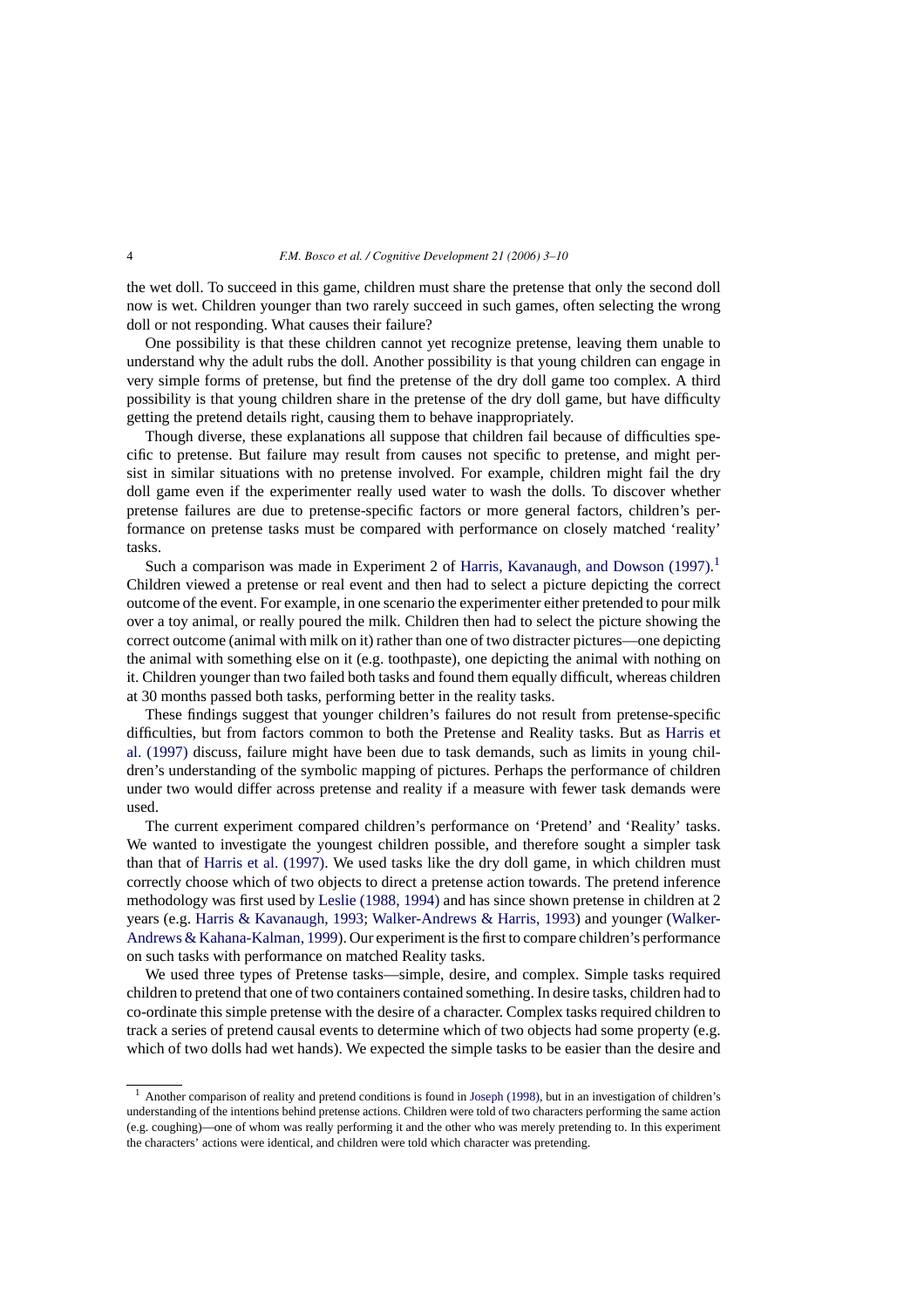complex tasks, though these differences might reflect pretense-specific factors, or more general factors. To investigate we matched each type of Pretense task with a corresponding Reality version. If children's difficulties are due to pretense-specific factors then Reality tasks should be easier than Pretense tasks. If children's difficulties are due to general factors then performance should not differ between Pretense and Reality tasks.

# **1. Method**

#### *1.1. Participants*

Sixty-three children were initially tested, but three were uncooperative and did not complete the experiment. Of the remaining 60 children, 20 were 15–18 months old (mean: 16 months), 20 were 19–22 months old (mean: 21 months), and 20 were 23–26 months old (mean: 24 months). Equal numbers of children in each age group were male and female. Half the children in each age group were assigned to receive the Pretense games, and half to receive the Real games. Assignment was random, with the constraint that sex was balanced across the Pretend and Real groups within each age group.

## *1.2. Materials*

The Real and Pretense tasks both used dolls, toy dogs, glasses, plates, a spoon, a bottle of water, biscuit container, a small basin, a towel, and a toy-garden. The Reality tasks also used water, biscuits, cornflakes, flour, and mud.

## *1.3. Procedure*

The experiment was conducted at four nursery schools in Turin, Italy, and so testing was conducted in Italian. The experimenter visited each school for a few days before testing, to become familiar to the children. Testing took place in a quiet room and the experimental session only began when the child was ready and happy to play with the experimenter. During the test session the experimenter stayed by the child's side, with toys placed in front of the child, and a video camera placed facing the child.

Children each received six tasks, with half receiving Pretense tasks, and half receiving Reality tasks. In both versions the experimenter acted with the same gestures and utterances, and both used identical items, though the Reality tasks used some materials that the experimenter only pretended to use in the Pretend versions. Tasks were of three types – simple, desire, and complex – with two tasks per type. We describe one example of each of the three types of task below. To keep description simple we first describe the Real version of the task, and then describe changes in the Pretend version.

#### *1.3.1. 'Water' simple task*

The experimenter filled one of two identical glasses with water from a bottle, saying "Oh look, this glass is full of water". The experimenter drank the water and then turned it upside down to demonstrate that it was now empty. The experimenter then filled the other glass with water and invited the child to drink saying "Dai bevi anche tu; prendi il bicchiere pieno e bevi" ("You drink also; take the full glass and drink"). To succeed children had to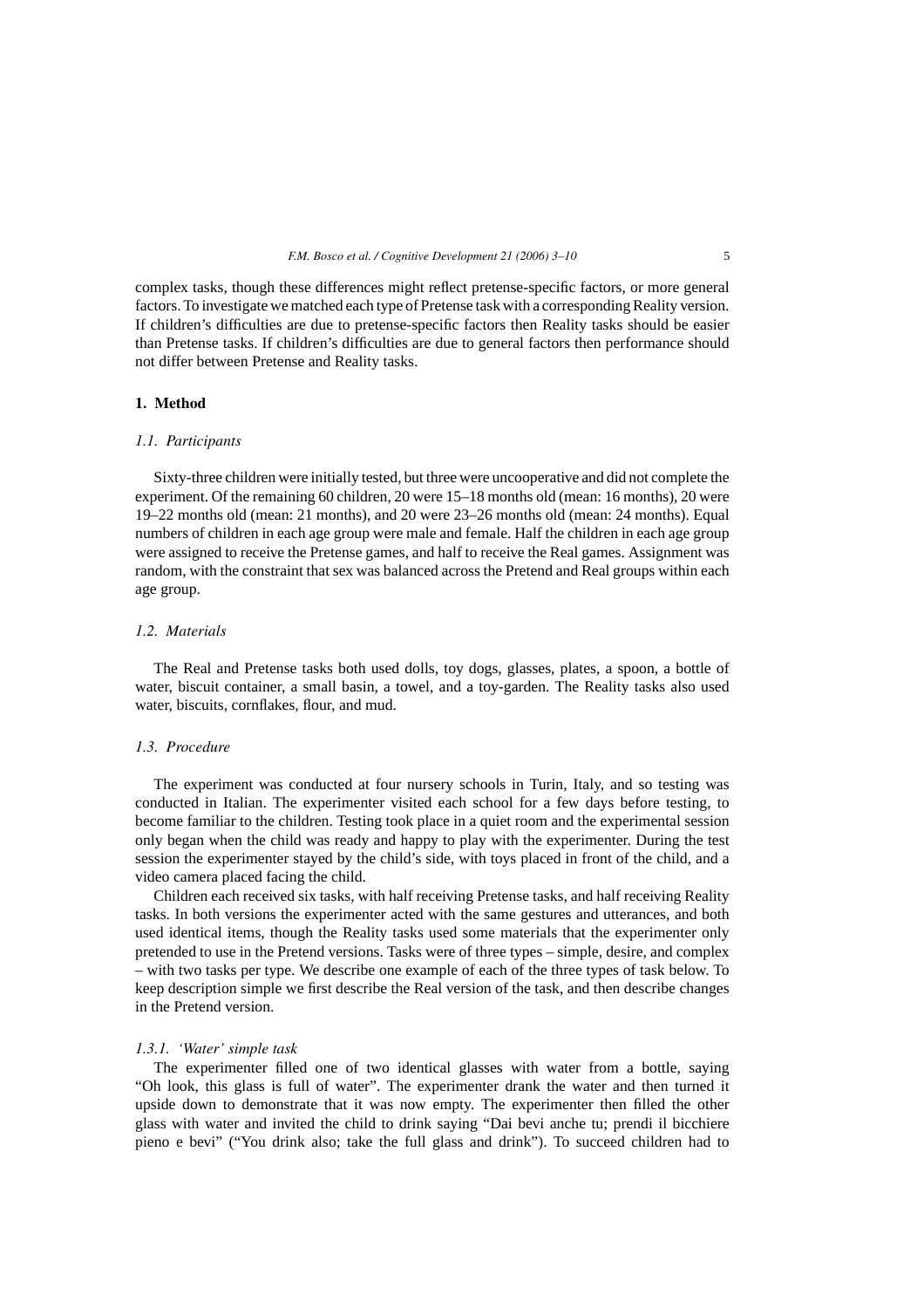either point to the full glass, or pick it up. In the Pretend version no water was actually used.

#### *1.3.2. 'Feed dog' desire task*

The experimenter filled one of two identical dishes with cornflakes, and said "Oh look, this dish is full of cornflakes". The experimenter ate the cornflakes and showed the child that the dish was empty by turning it upside-down, while saying "There are no more cornflakes". She put more cornflakes in the other dish, and introduced Bobby, a toy dog, who said "Oh I'm hungry; give me some cornflakes, cornflakes please!" The experimenter invited the child to feed Bobby. To succeed children had to either point to the full dish, give the full dish to the dog, take corn flakes from the full dish and give them to the dog, or move the dog near the full dish. In the Pretend version there were no cornflakes and so the experimenter only pretended to fill the dishes and eat the cornflakes.

## *1.3.3. 'Dry doll' complex task*

The experimenter showed the child two identical girl-dolls—two twins who together baked a cake and were dirtied with flour. The experimenter said, "Oh look, what dirty hands they have, now we must wash them". The experimenter washed the hands of both dolls and then she dried the hands of one of the dolls with a towel. The experimenter then gave the towel to the child, suggesting that the child dry the doll's hands. To succeed, children had to either point to the wet doll, dry the wet doll, put the wet doll on the towel, or give the wet doll to the experimenter. In the Pretend version, the dolls were not actually dirtied with flour, nor was water used in washing them.

The remaining three tasks were similar. In the 'biscuit' simple task, children had to choose between two biscuit boxes, avoiding the box previously emptied by the experimenter. In the 'thirsty doll' desire task, children chose between two glasses in quenching a doll's thirst, avoiding the glass from which the experimenter had already drank the water. In the 'dry dog' complex task children dried one of two dogs that had previously been dirtied and subsequently washed, avoiding the dog already dried by the experimenter.

Because we were interested in whether children could recognize pretend and real actions, we scored children as correct when they indicated the correct object, even if this only involved pointing to the correct object. That is, passing did not require children to produce a particular play action, though if children indicated the correct object with a play action (rather than, for example, by pointing), they were also scored correct. If children indicated the other object, then they were scored as incorrect. In some cases children's behavior did not fall into either category (e.g. the child started playing with both objects): these responses were conservatively scored as incorrect. Correct responses received a score of 1 and incorrect responses received a score of 0.

Children were randomly assigned to either have the target object on their right or left side. Each child received the six tasks in one of two orders, random within the constraint that no two trials of the same type were given consecutively. Test sessions were videotaped, and tapes were later scored by a research assistant blind to the goals of the experiment, and by the experimenter.<sup>2</sup> Cohen's kappa measured inter-rater reliability, with κs ranging from 7.31 to 7.75 (all *p*s < .001).

<sup>&</sup>lt;sup>2</sup> During the experimental session the experimenter, in addition to the video recorder, took notes of the child's responses. Technical problems occurred in video recording two subjects and part of a third child's performance. In these cases the experimenter's notes were used to evaluate performance.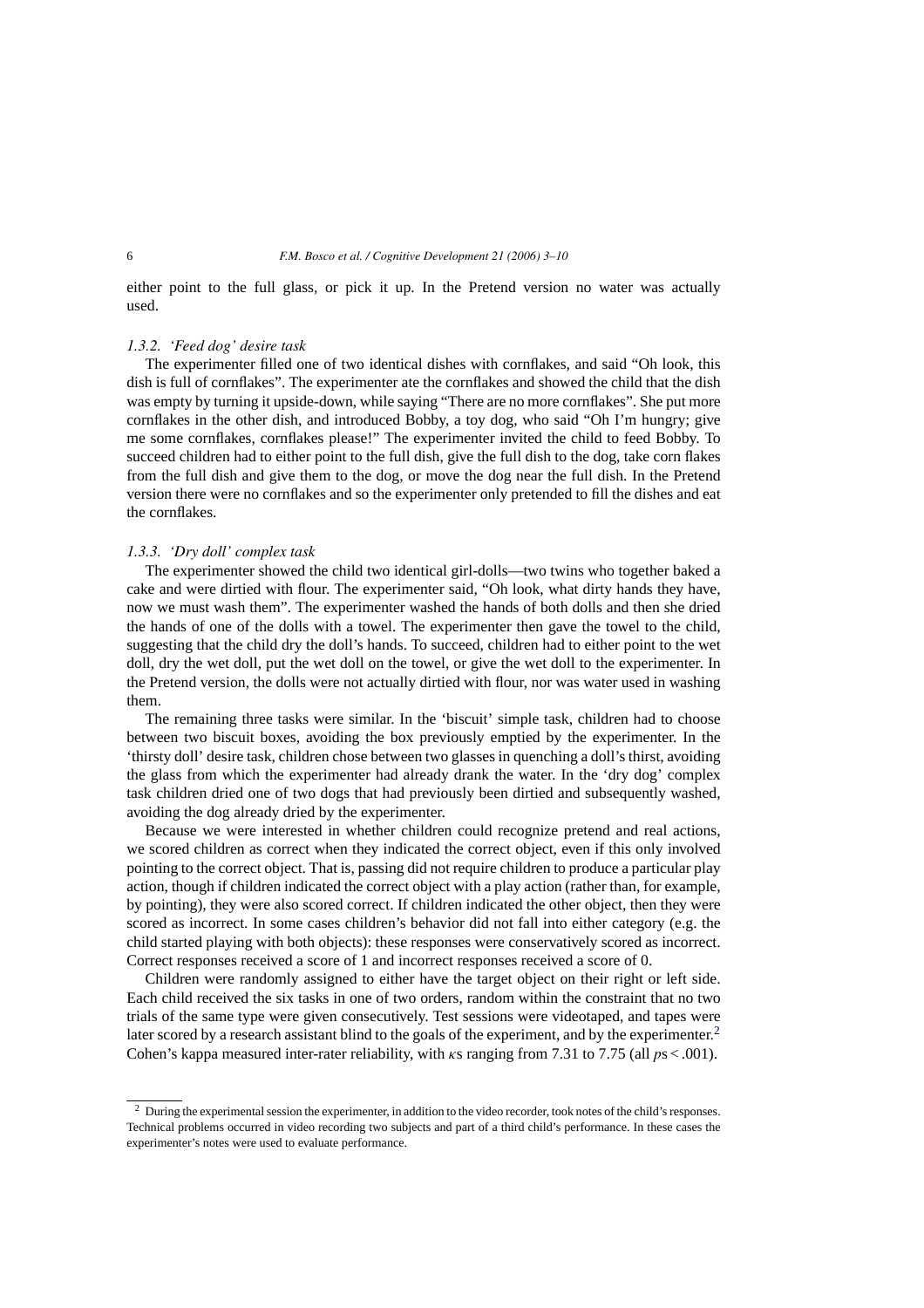

Fig. 1. Performance on Reality and Pretense Tasks in each age group.

## **2. Results**

Fig. 1 shows the mean scores for the simple, desire and complex conditions by age group. These were entered into a repeated measures ANOVA with factors Conditions (3) (repeated measures)  $\times$  Age (3)  $\times$  Task (2) (pretend versus reality). There was a significant main effect of Conditions ( $F_{2,108} = 23.05$ ,  $p < 0.001$ ). Age was also significant as a main effect ( $F_{2,54} = 5.02$ ,  $p = 0.01$ ). Task was not significant as a main effect (*F* < 1, n.s.). No interactions approached significance.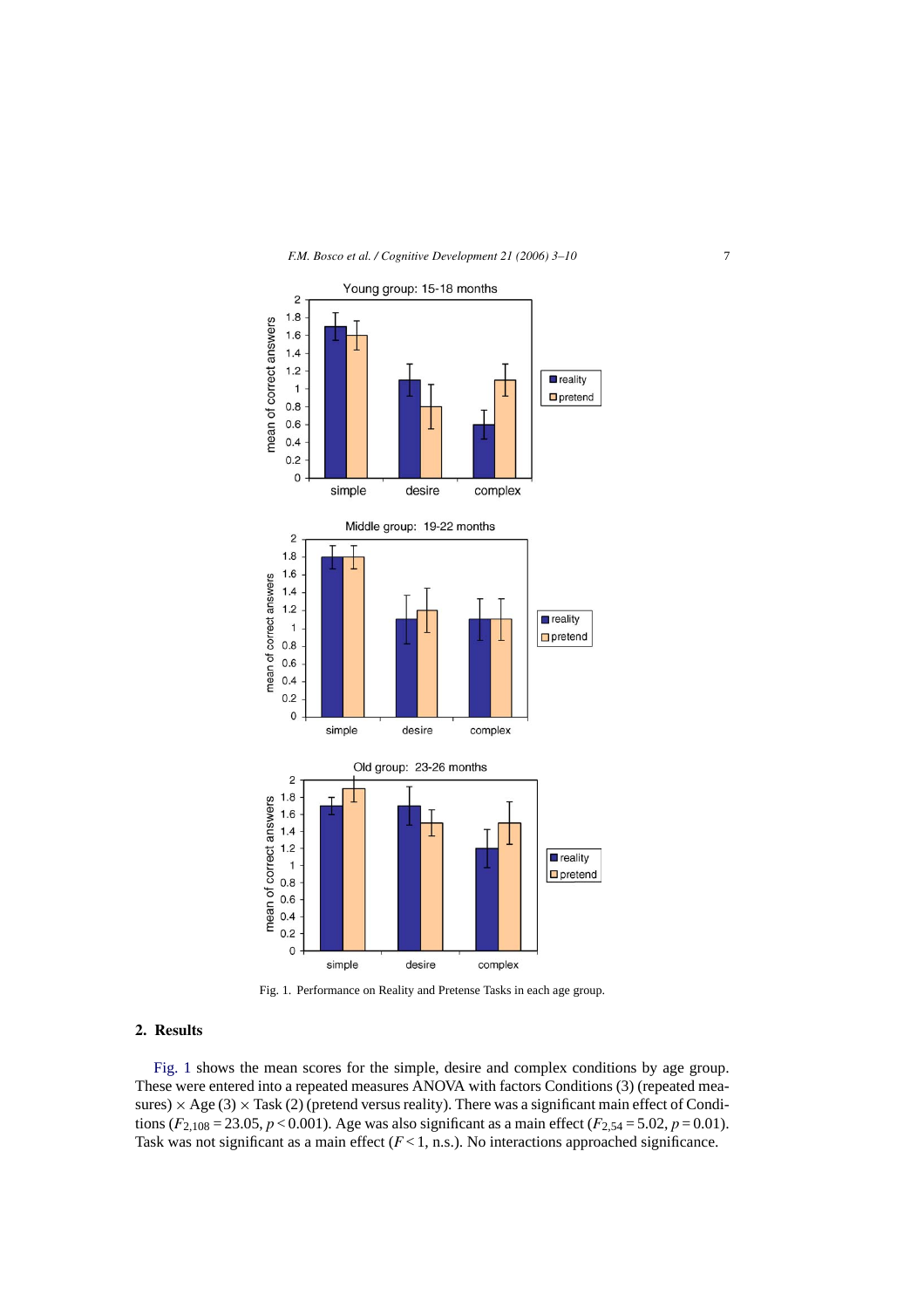We further analyzed scores by a series of planned comparisons to examine whether correct responding in particular conditions was significantly different from chance. We therefore used one-sample *t*-tests comparing against a chance score of 1. Because the omnibus test showed no effect of Task, we collapsed across Pretend/Reality tasks for the planned comparisons. In the Younger age group, only the simple condition showed above chance responding  $(t_{19} = 5.94,$  $p < 0.001$ , two tailed). Likewise, in the Middle age group, only the Simple condition evinced above chance responding  $(t_{19} = 8.72, p < 0.001$ , two-tailed). In the Older age group, all three conditions produced better than chance responding (Simple:  $t_{19} = 8.72$ ,  $p < 0.001$ ; Desire:  $t_{19} = 4.49$ , *p* < 0.001; Complex: *t*<sup>19</sup> = 2.1, *p* = 0.049; all *p*s two-tailed).

Children did not show a bias to select the last object handled by the experimenter. The last object handled by the experimenter was the correct one in the simple and desire tasks, but the incorrect object in the complex tasks. A bias to select the last object handled would have led children to perform very well on the simple and desire tasks, but very poorly on the complex tasks. Instead children performed well on the simple task, but found the desire and complex tasks equally difficult.

We examined whether children used different sorts of behavior to succeed in the Pretense and Reality task by classifying responses in the simple tasks. Correct responding was always appropriate to pretend versus real. These responses were classified as 'complete actions' when children actually performed the real or pretend action (i.e. drinking in the 'water' tasks and eating in the 'biscuit' task) on the correct object. In the drink task, 20 of 27 (74%) correct responses were complete actions in the Pretense version, and 21 of 27 (78%) correct responses were complete action in the Reality version (Upton's  $\chi^2$  = 0.10, n.s.). In the biscuit task, 14 of 24 (58%) correct responses were complete actions in the Pretense version, and 21 of 26 (81%) correct responses were complete actions in the Reality version (Upton's  $\chi^2 = 2.93$ ,  $p = 0.09$ , two-tailed).

## **3. Discussion**

We compared the performance of 1- and 2-year-olds on closely matched Pretense and Reality tasks. Interestingly, even our youngest subjects performed well on the simplest tasks, passing both the pretend and the real versions. The oldest children were more successful on all three types of task than younger children, and the simple tasks were easier than desire and complex tasks. Throughout, there was no difference between performance in the Pretense and Reality versions.

Younger children's difficulty with pretense tasks may often result from general task demands, not those specific to pretense. General demands may include familiarity of the event, how well the particular event/action is understood, the complexity of the action, its load on attention/memory, and so forth. When these demands were minimal or could be readily met, even infants as young as 16 months succeeded in recognizing the event/action in both its real and pretend forms.

Although we found no differences between performance on the Pretense and Reality tasks, it is likely that such differences would be found if even younger children were tested (though this might require even simpler tests). That is, if we tested children before they can pretend at all, then performance would surely be worse in Pretense than Reality tasks. In the children we tested, however, there was no difference between Pretense and Reality tasks. This finding suggests that, for children who can pretend, there does not seem to be a lag between recognizing some event x, and pretending that x.

In the current experiment children could succeed by simply pointing to, or otherwise indicating, the correct object. As in previous experiments, passing did not require children to produce specific play actions beyond pointing (e.g. [Walker-Andrews & Harris, 1993\).](#page-7-0) Although some experiments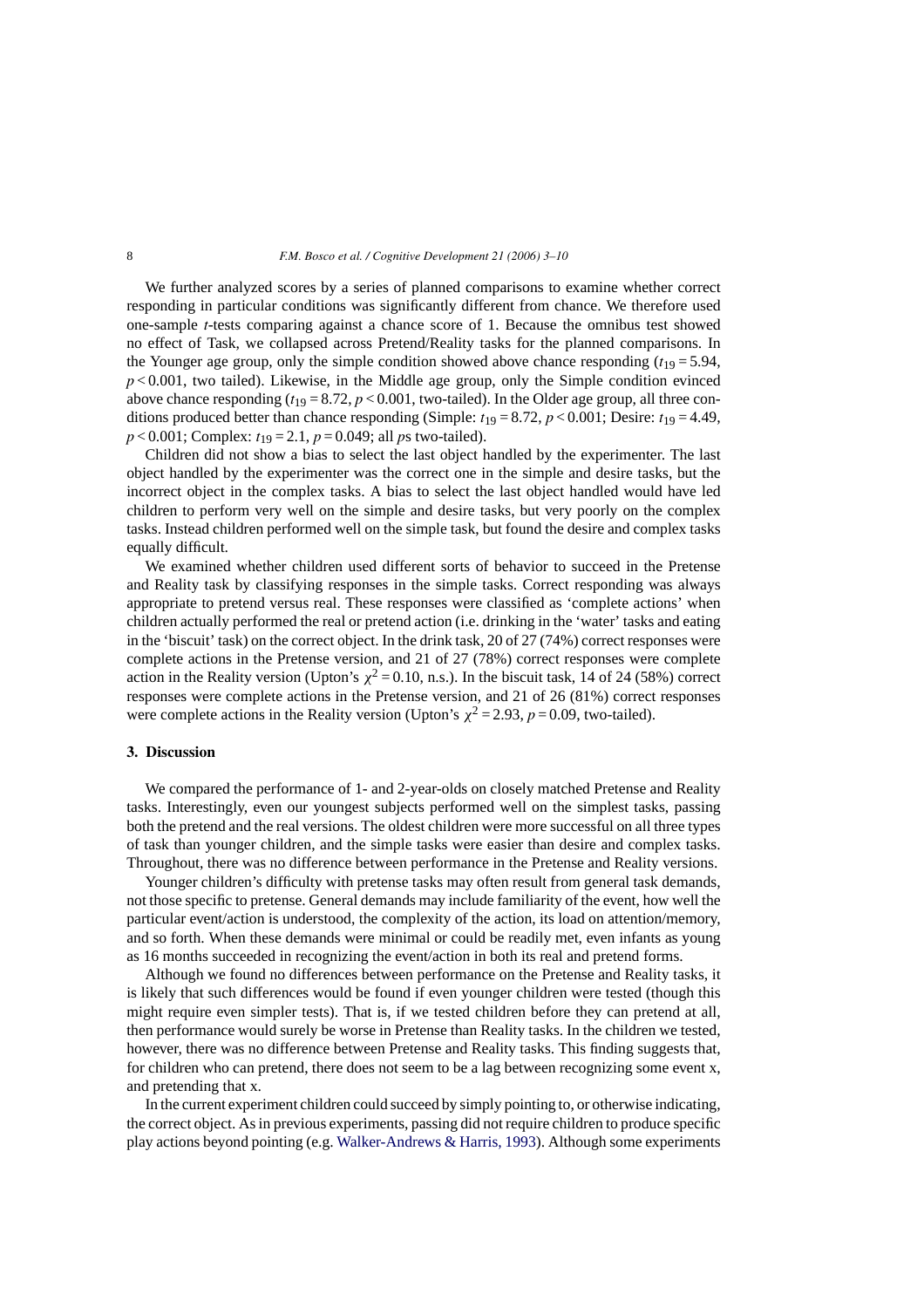have used more stringent scoring systems (e.g. [Walker-Andrews & Kahana-Kalman, 1999\),](#page-7-0) we chose this system because we wished to focus as much as possible on comprehension so as to minimize failing as a result of action production difficulties.

One limitation of the current study is that our desire tasks involved some pretense even in the Reality versions. For example, in the feed dog Reality task, the child had to pretend that the dog wanted cornflakes from a dish. Nonetheless, the Pretense version of the task required the further pretense that there were cornflakes in the dish, whereas in the Reality version the dish really held cornflakes. What we tested in this case was whether the child responded appropriately to this aspect of the task, that is, imaginary versus real cornflakes. However, future investigations might remove all pretense from the Reality versions of these tasks. In any case, our findings show that the additional pretense in the desire tasks (and in the other pretense tasks) did not increase difficulty compared with Reality versions.

#### *3.1. Task demands of pretense*

We found no difference between performance in the Pretense and Reality tasks. One implication of this finding is that, at least sometimes, pretending makes minimal processing demands (beyond those required for representing reality). Yet, previous findings suggest that there are at least some pretense-specific task demands. For example, when children engage in object substitution pretense, and pretend that one object (e.g. a stick) is another (e.g. a horse), task difficulty increases as the resemblance between the object and its pretend identity is decreased (e.g. [Elder & Pederson,](#page-7-0) [1978;](#page-7-0) [Jackowitz & Watson, 1980\).](#page-7-0) This factor, resemblance of real object and pretend identity, seems to be specific to pretense.

The current study did not feature object substitution pretense, but did feature the two other primary forms of pretense: imaginary object pretense (e.g. pretending that there was water in the empty cup), and attribution of pretend properties pretense (e.g. pretending that the dolls hands were wet). Different forms of pretense, then, may make different task demands. A goal for future research will be to better understand the different sorts of task demands posed by various sorts of pretense situations. Comparison with reality tasks will be essential for distinguishing pretensespecific demands from those more general.

#### *3.2. Implications for theories of pretense*

The finding of no difference between performance on the Pretense and Reality tasks is significant for theories of children's pretense: not all theories of pretense can easily explain our finding of no pretense-specific task demands. For example, traditional theories of pretense (for example, [Fein, 1975;](#page-7-0) [Huttenlocher & Higgins, 1978;](#page-7-0) [Piaget, 1962;](#page-7-0) [Watson & Fischer, 1977\)](#page-7-0) were based on the assumption that pretense required resources and processing that reality did not, such as representation of absent objects, the learning of pretend transformations, establishing reference linkages or symbolic identifications, and so on (see [Leslie, 1987](#page-7-0) for a review). All of these new processes were tied specifically to pretense and assumed to develop hierarchically. It was also therefore assumed that pretense would be more difficult than the corresponding reality version.

The lack of difference between Pretense and Reality tasks is readily explained, however, by theories featuring decoupled representations. [Leslie \(1987\)](#page-7-0) proposed the first such theory, and variants of this notion are found in most current theories of pretense (e.g. 'marking' in [Perner, 1991,](#page-7-0) 'flagging' in [Harris, 1995,](#page-7-0) or 'possible worlds box' in [Nichols & Stich, 2000\).](#page-7-0) The basic claim of these theories is that pretense representations are identical to regular representations of reality,